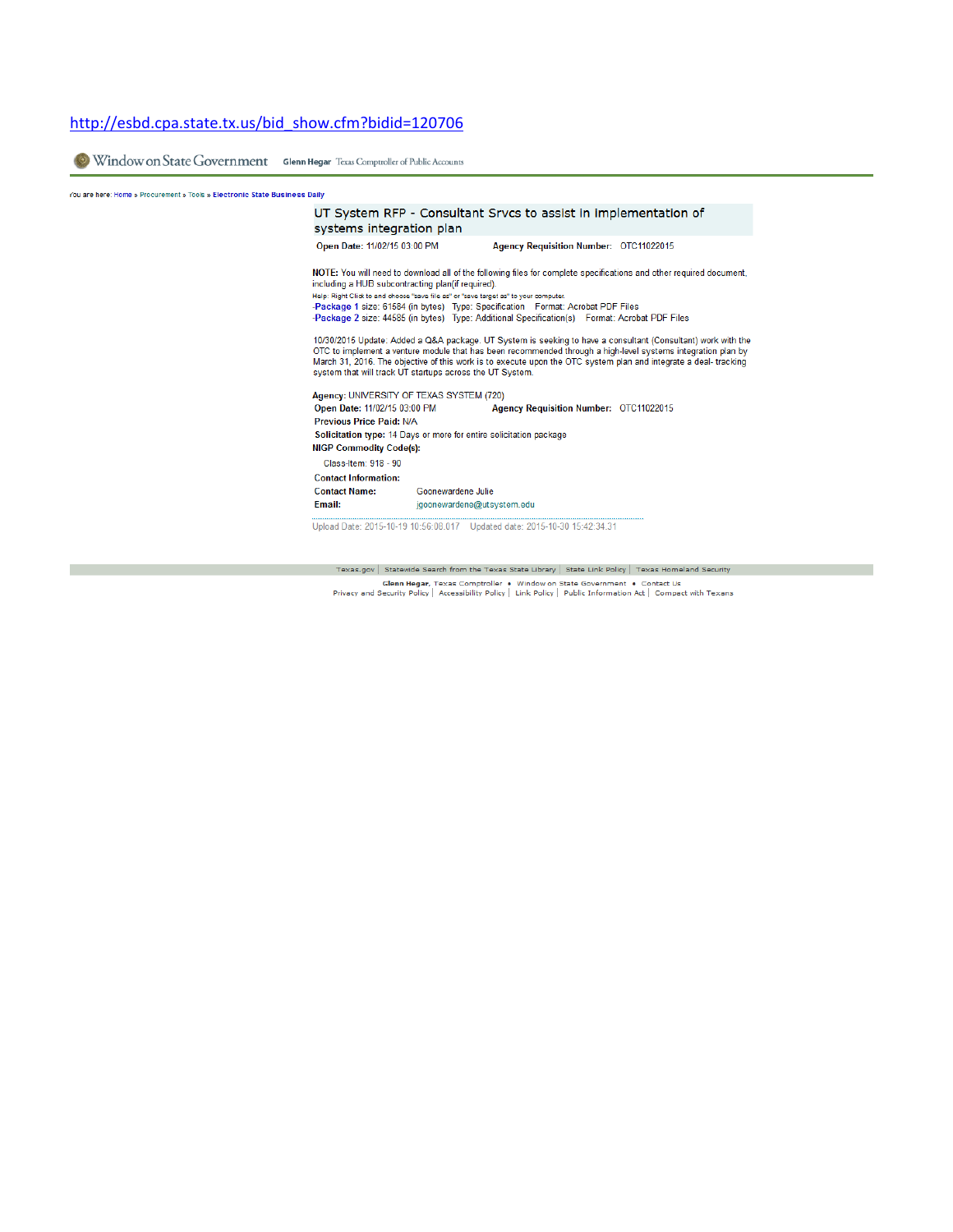## **The University of Texas System Request for Proposal Phase II System Integration Plan for the Office of Technology Commercialization RFP # OTC11022015**

**Overview**. In this Request for Proposal (**RFP**), The University of Texas System (**UT System**) is seeking to acquire services of a consultant to implement systems for the Office of Technology Commercialization, ("OTC") and more specifically, the UT Horizon Fund. The expected value of this contract, including fee and travel reimbursement, will not exceed \$88,000. The term of the anticipated contract will be from November 1, 2015 through August 31, 2016.

**Scope of Work**. UT System is seeking to have a consultant (**Consultant**) work with the OTC to implement a venture module that has been recommended through a high-level systems integration plan by March 31, 2016. The objective of this work is to execute upon the OTC system plan and integrate a deal-tracking system that will track UT startups across the UT System.

At a minimum, deliverables will include:

- 1. Identification of critical data to be collected by deal-tracking system
- 2. Integration of deal-tracking system with OTC website (under development)
- 3. Supervision of the deal-tracking system implementation
- 4. Post-implementation support to assure quality and security
- 5. Development of deal-tracking system analytics and reports

Consultant must be prepared to meet and discuss its input with UT System representatives at a UT System facility in Austin, Texas.

**Specifications.** Any proposed Consultant (**proposer**) submitting an offer in response to this RFP must provide the following:

- 1. proposer's legal name, including type of entity (individual, partnership, corporation, etc.), address and other contact information;
- 2. background information regarding the proposer, including the number of years in business and the number of employees;
- 3. information regarding the qualifications, education, and experience of the team members proposed to conduct the requested services, including information to assist UT System in assessing the proposer's familiarity with developing this type of system architecture in a university environment;
- 4. the proposer's approach to accomplishing the stated scope of work;
- 5. the fees to be charged for each team member providing services;
- 6. the earliest date by which the proposer could begin providing the services;
- 7. a list of three client references, including any complex institutions or systems of higher education for which proposer has provided communications-related services;
- 8. any unique benefits the proposer would offer UT System, and any other information proposer desires UT System to consider in connection with proposer's offer;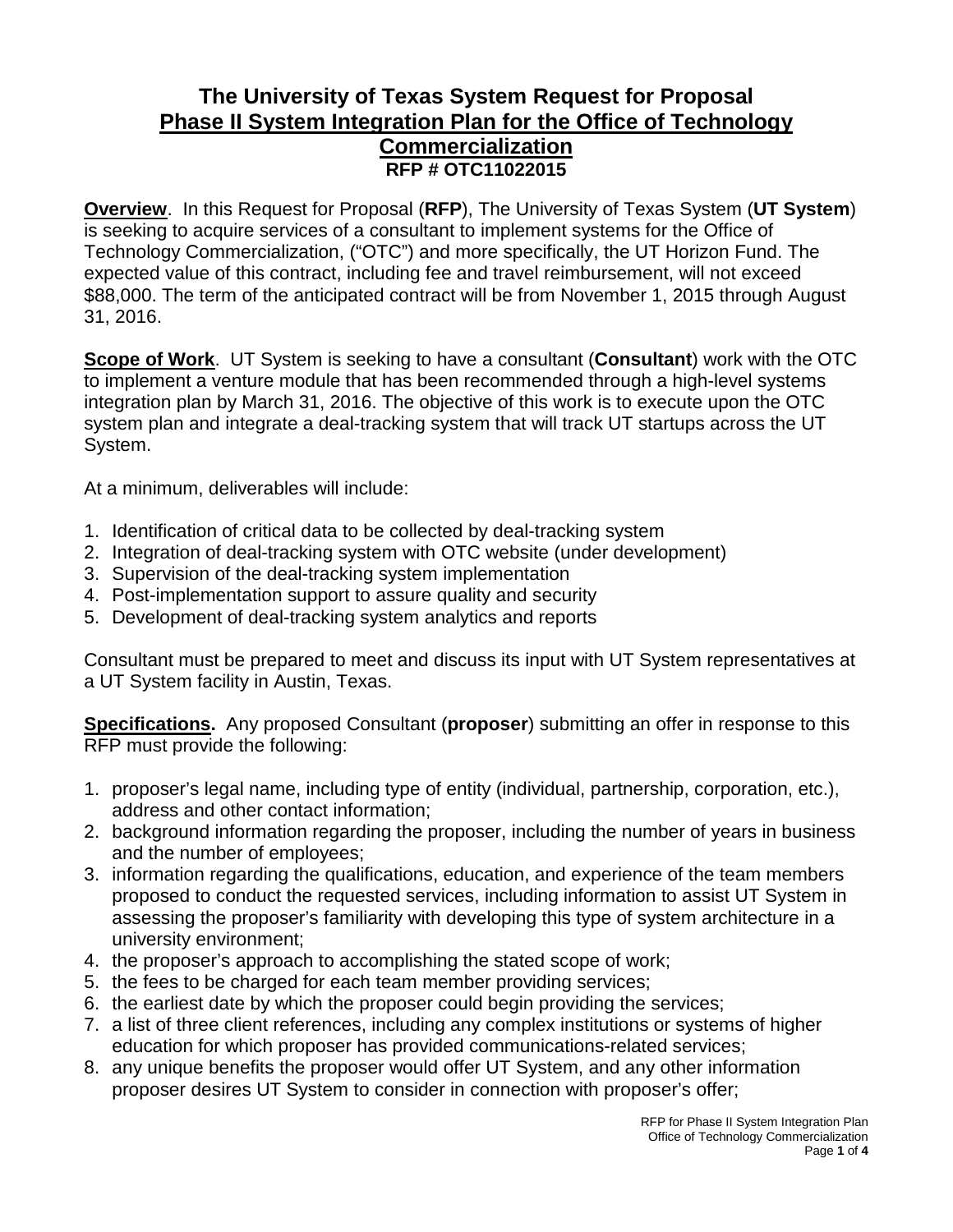- 9. information to assist UT System in assessing the proposer's experience performing the requested services for other complex institutions or systems of higher education;
- 10.information to assist UT System in assessing whether the proposer will be impartial in the performance of the requested services;
- 11.information to assist UT System in assessing whether the proposer will have any conflicts of interest in performing the requested services;
- 12.information to assist UT System in assessing the overall cost to UT System for the requested services;
- 13.information regarding any prompt payment discount offered by proposer (UT System's standard payment terms for services are Net 30 days); and
- 14.information to assist UT System in assessing proposer's capability and financial resources to perform the requested services.

**Selection Process.** UT System may select the successful proposal(s) on the basis of the proposals initially submitted, without discussion, clarification or modification. In the alternative, UT System may select the successful proposal(s) on the basis of negotiation with the proposers. In conducting any negotiations, UT System will avoid disclosing the contents of competing offers.

UT System is not obligated to select the proposer offering the most attractive economic terms if that proposer is not the most advantageous to UT System overall, as determined by UT System.

UT System reserves the right to (a) enter into a contract for all or any portion of the requirements and specifications set forth in this RFP with one or more proposers, (b) reject any and all offers and re-solicit offers, or (c) reject any and all offers and temporarily or permanently abandon this selection process, if deemed to be in the best interests of UT System. UT System will maintain in its files concerning this RFP a written record of the basis upon which a selection, if any, is made by UT System. UT System reserves the right to accept or reject any or all offers, waive any formalities, procedural requirements, or minor technical inconsistencies, and delete any requirement or specification from this RFP when deemed to be in UT System's best interest.

**Criteria for Selection.** The successful proposal(s), if any, will be the proposal(s) submitted in response to this RFP, by the Submittal Deadline, that is the most advantageous to UT System. The criteria to be considered by UT System in evaluating offers will be:

- Threshold Criteria Not Scored
	- Ability of University to comply with laws regarding Historically Underutilized Businesses; and
	- Ability of University to comply with laws regarding purchases from persons with disabilities.
- Scored Criteria
	- the cost of goods and services;
	- the reputation of the Proposer and of the Proposer's goods or services;
	- the quality of the Proposer's goods or services;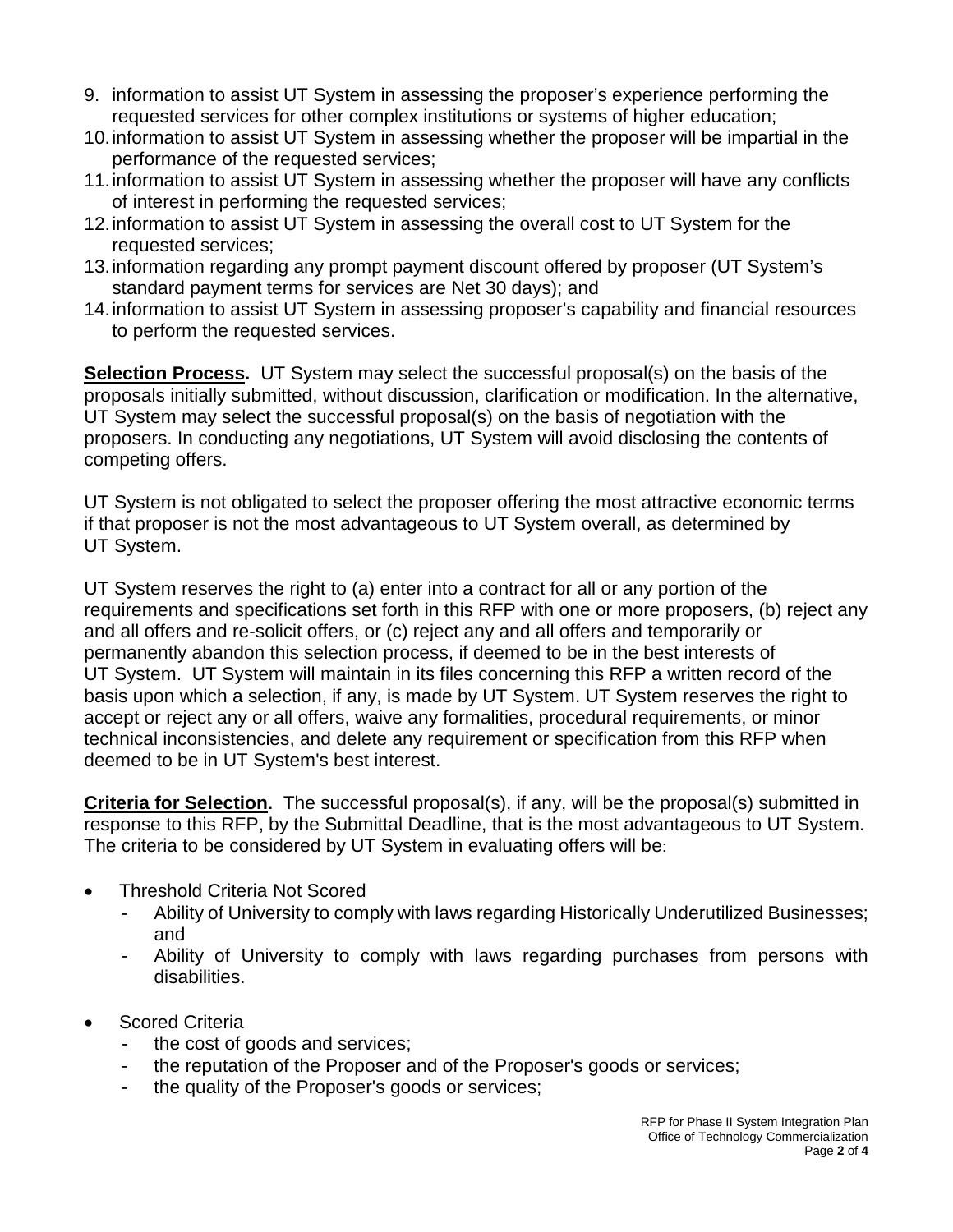- the extent to which the goods or services meet the University's needs;
- the Proposer's past relationship with the University;
- the total long-term cost to the University of acquiring the Proposer's goods or services

Proposals will be evaluated by UT System personnel. The selection of the successful proposal, if any, will be based on the information provided by proposer in its offer. UT System may give consideration to any additional information if UT System deems such information relevant. Any proposer submitting a successful proposal will be required to enter into a contract acceptable to UT System.

**Proposer's Acceptance of Offer Evaluation Methodology.** Submission of an offer by a proposer indicates: (1) proposer's acceptance of the Selection Process, the Criteria for Selection, and all other requirements and specifications set forth in this RFP; and (2) proposer's recognition that some subjective judgments must be made by UT System during this RFP process.

**Public Information.** Proposers are hereby notified that UT System strictly adheres to all statutes, court decisions and the opinions of the Texas Attorney General with respect to disclosure of public information. UT System may seek to protect from disclosure all information submitted in response to this RFP until such time as a final contract is executed. Upon execution of a final contract, UT System will consider all information, documentation, and other materials requested to be submitted in response to this RFP to be of a non-confidential and non-proprietary nature and, therefore, subject to public disclosure under the *Texas Public Information Act* (Chapter 552.001, *Gov. Code*). Proposer will be advised of a request for public information that implicates their materials and will have the opportunity to raise any objections to disclosure to the Texas Attorney General. Certain information may be protected from release under Sections 552.101, 552.110, 552.113, and 552.131, *Gov. Code*.

**How To Respond; Submittal Deadline.** To respond to this RFP, proposers must submit the information requested in the Specifications section of this RFP and any other relevant information, in hardcopy, in a clear and concise written format to:

Jennifer Murphy Director of Accounting & Purchasing The University of Texas System Administration 210 West 6th Street Room B.140E Austin, Texas 78701 Reference: RFP #OTC11022015

All offers must be received at the above address no later than 3:00 p.m. local time in Austin, Texas, on November 2, 2015 (**Submittal Deadline**). Submissions received after the Submittal Deadline will not be considered.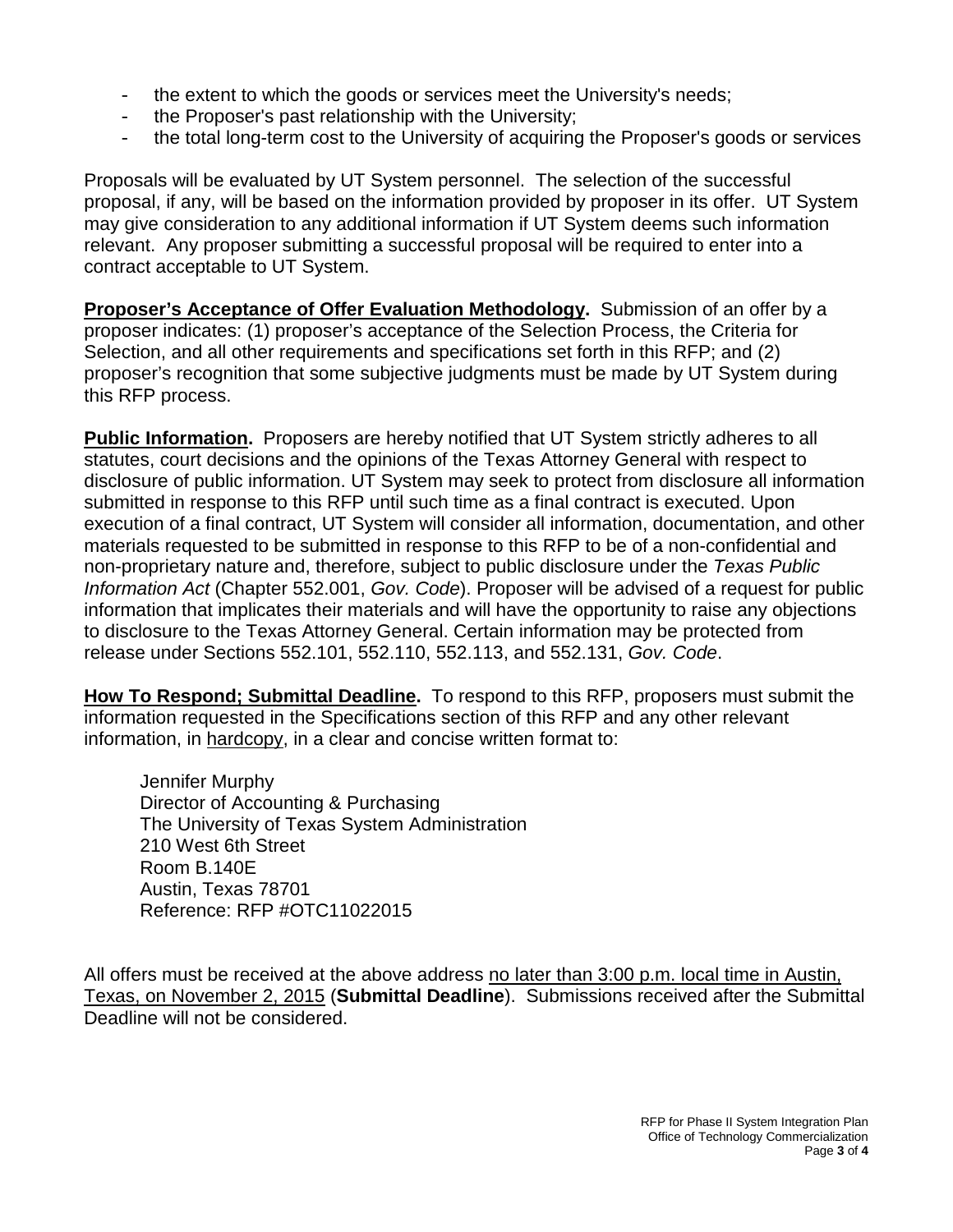**Questions.** Questions concerning this RFP should be directed to Julie Goonewardene at [jgoonewardene@utsystem.edu.](mailto:jgoonewardene@utsystem.edu) UT System may in its sole discretion respond in writing to questions concerning this RFP.